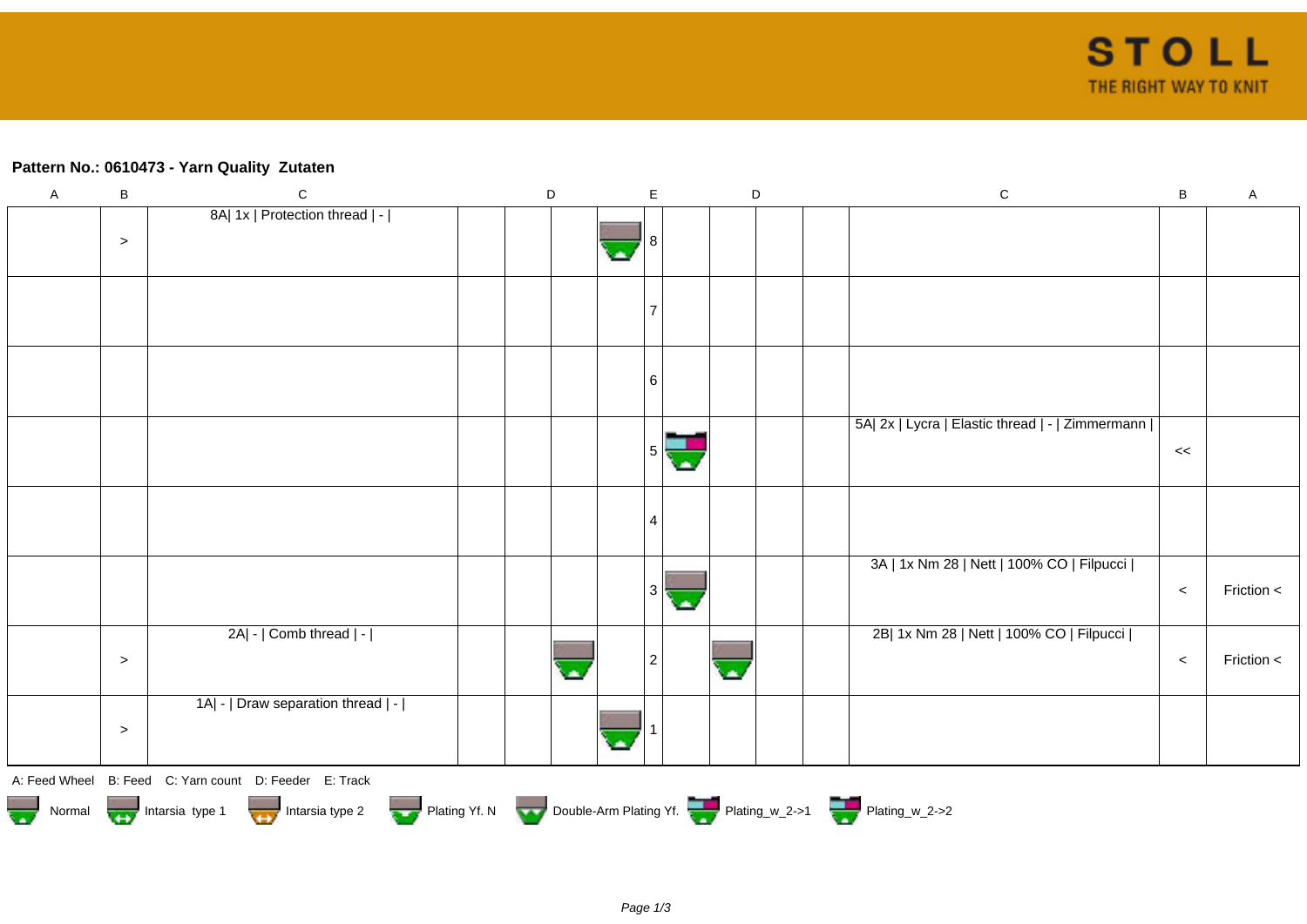## **Pattern No.: 0610473 - Yarn Quality Leibteil(e)**

| $\mathsf A$ | $\sf B$ | $\mathsf C$                                                                                | $\mathsf D$ |  | $\mathsf E$ | $\mathsf D$ |  | $\mathsf C$                               | $\sf B$ | $\mathsf A$ |
|-------------|---------|--------------------------------------------------------------------------------------------|-------------|--|-------------|-------------|--|-------------------------------------------|---------|-------------|
|             |         | 8A  1x   Protection thread   -                                                             |             |  |             |             |  | 8B  1x   Protection thread   -            |         |             |
|             | $\geq$  |                                                                                            |             |  | 8           |             |  |                                           | $\,<$   |             |
|             |         |                                                                                            |             |  |             |             |  |                                           |         |             |
|             |         |                                                                                            |             |  |             |             |  |                                           |         |             |
|             |         |                                                                                            |             |  |             |             |  |                                           |         |             |
|             |         |                                                                                            |             |  |             |             |  |                                           |         |             |
|             |         |                                                                                            |             |  |             |             |  |                                           |         |             |
|             |         |                                                                                            |             |  |             |             |  | 6A  -   Draw separation thread   -        |         |             |
|             |         |                                                                                            |             |  |             |             |  |                                           |         |             |
|             |         |                                                                                            |             |  | 6           |             |  |                                           | $\,<$   |             |
|             |         |                                                                                            |             |  |             |             |  |                                           |         |             |
|             |         |                                                                                            |             |  |             |             |  |                                           |         |             |
|             |         |                                                                                            |             |  | 5           |             |  |                                           |         |             |
|             |         |                                                                                            |             |  |             |             |  |                                           |         |             |
|             |         |                                                                                            |             |  |             |             |  |                                           |         |             |
|             |         |                                                                                            |             |  | 4           |             |  |                                           |         |             |
|             |         |                                                                                            |             |  |             |             |  |                                           |         |             |
|             |         |                                                                                            |             |  |             |             |  |                                           |         |             |
|             |         |                                                                                            |             |  |             |             |  | 3A   1x Nm 28   Nett   100% CO   Filpucci |         |             |
|             |         |                                                                                            |             |  | 3           |             |  |                                           | $\,<\,$ | Friction <  |
|             |         |                                                                                            |             |  |             |             |  |                                           |         |             |
|             |         | 2A  -   Comb thread   -                                                                    |             |  |             |             |  | 2B  1x Nm 28   Nett   100% CO   Filpucci  |         |             |
|             |         |                                                                                            |             |  |             |             |  |                                           |         |             |
|             | $\geq$  |                                                                                            |             |  | 2           |             |  |                                           | $\,<$   | Friction <  |
|             |         |                                                                                            |             |  |             |             |  |                                           |         |             |
|             |         | 1A  -   Draw separation thread   -                                                         |             |  |             |             |  |                                           |         |             |
|             | $\geq$  |                                                                                            |             |  |             |             |  |                                           |         |             |
|             |         |                                                                                            |             |  |             |             |  |                                           |         |             |
|             |         |                                                                                            |             |  |             |             |  |                                           |         |             |
|             |         | A: Feed Wheel B: Feed C: Yarn count D: Feeder E: Track                                     |             |  |             |             |  |                                           |         |             |
|             |         | Normal Intarsia type 1 Intarsia type 2 Plating Yf. N Double-Arm Plating Yf. Thating_w_2->1 |             |  |             |             |  |                                           |         |             |
|             |         |                                                                                            |             |  |             |             |  |                                           |         |             |